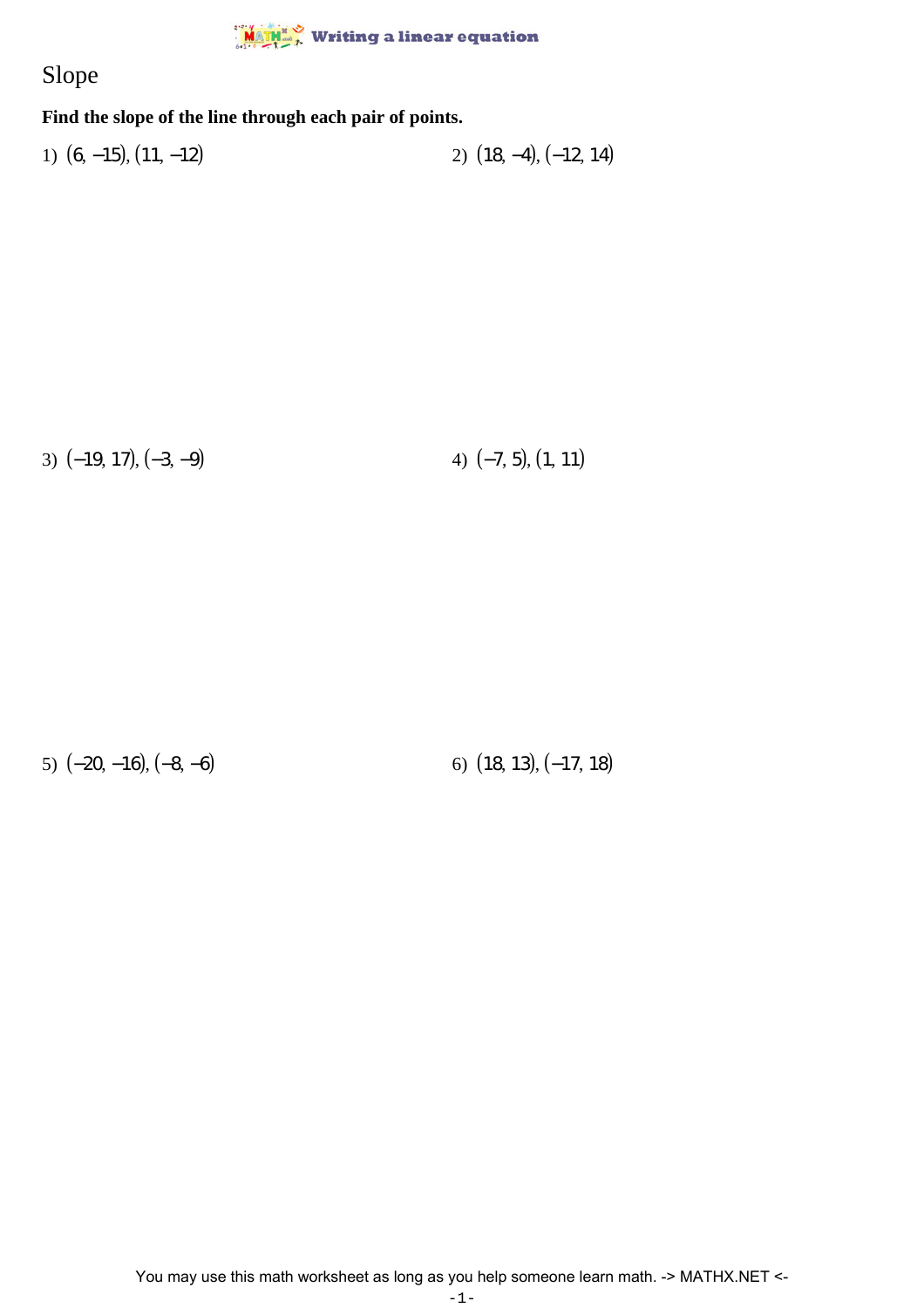7) (5, −8), (14, −9) 8) (−8, −20), (5, 15)

9) (−20, 1), (−4, −3) 10) (4, 9), (9, −6)

11) (17, −11), (−13, 12) 12) (16, 5), (16, −18)

13) (−8, −3), (0, 18) 14) (20, 17), (−9, −8)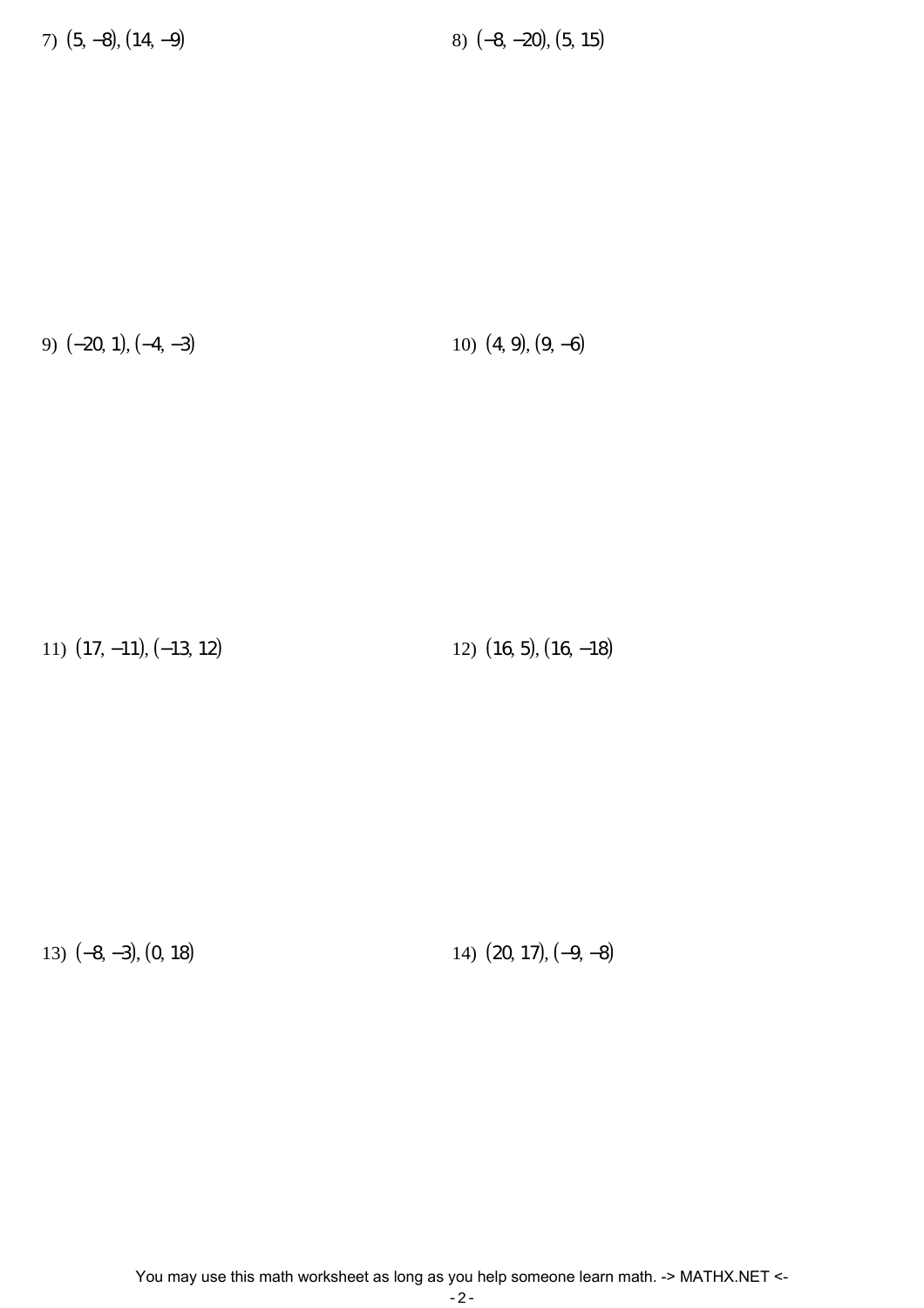17)  $(-13, -7), (-5, -5)$  18)  $(3, 1), (8, 1)$ 

19) (−10, −20), (−1, 16) 20) (15, 13), (−15, 18)

21) (−14, 10), (−10, 10) 22) (−14, −15), (−6, 1)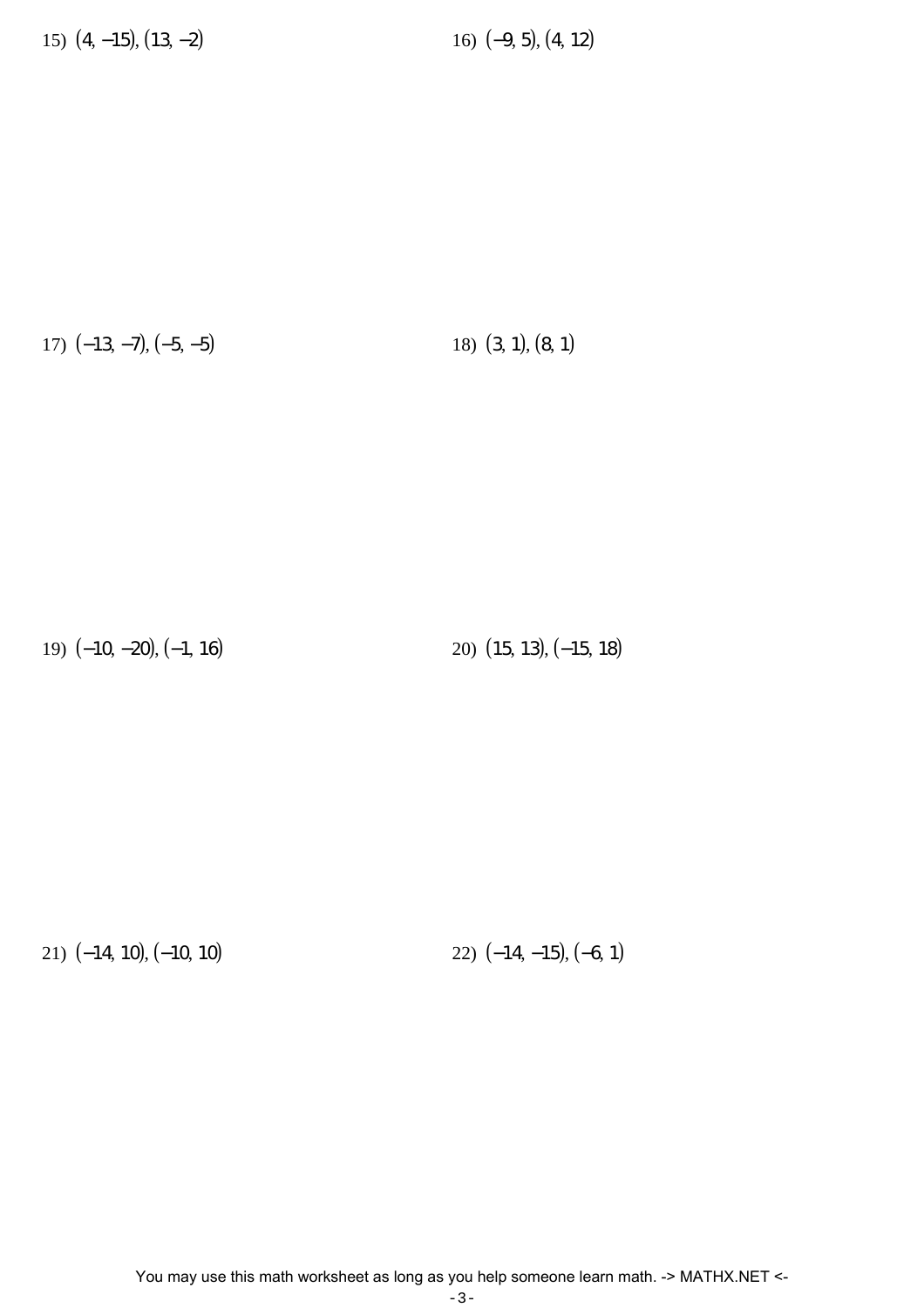25) (14, 5), (14, −16) 26) (−11, −3), (3, 19)

27) (1, −15), (16, −1) 28) (−11, 14), (−2, −19)

29) (−15, −7), (−11, −4) 30) (13, −19), (20, 19)